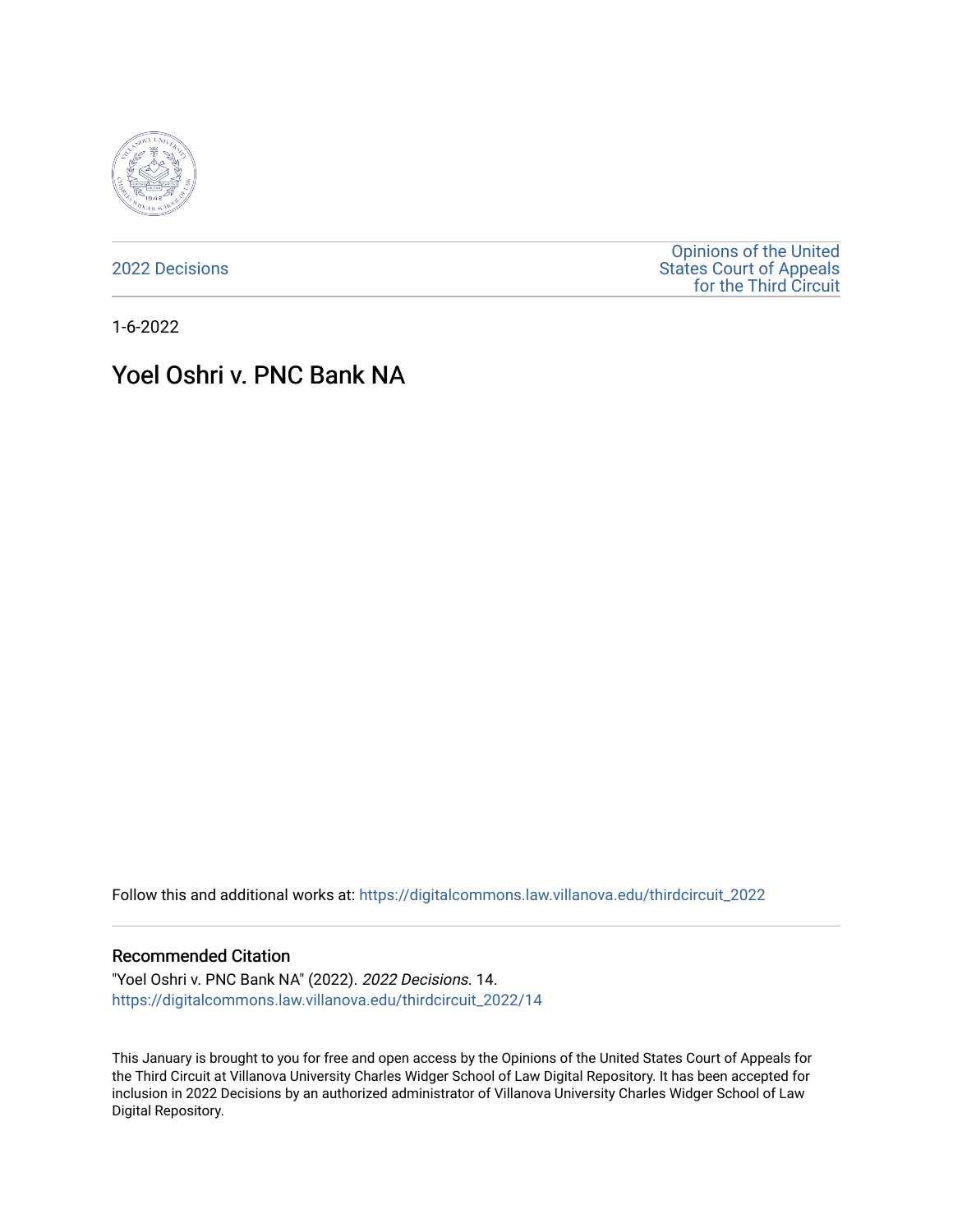### **NOT PRECEDENTIAL**

UNITED STATES COURT OF APPEALS FOR THE THIRD CIRCUIT

 $\frac{1}{2}$ 

No. 20-3248  $\frac{1}{2}$ 

YOEL OSHRI a/k/a JOEL OSHRI, Appellant

v.

PNC BANK, NATIONAL ASSOCIATION; MRS. BETTY HARRISON, PNC Bank Garnishment Processing; MS. TANISIA RICHARDSON, PNC Bank Case Manager; ALL PERSONS UNKNOWN, CLAIMING ANY LEGAL or EQUITABLE RIGHT, TITLE, ESTATE, LIEN, or INTEREST IN THE PROPERTY DESCRIBED IN THE COMPLAINT ADVERSE TO PLAINTIFF'S TITLE or DEED, or ANY CLOUD ON PLAINTIFF'S TITLE and/or DEED THERETO; DOES 1-20, INCLUSIVE

> On Appeal from the United States District Court for the District of New Jersey (D.C. Civil Action No. 3-17-cv-11594) District Judge: Honorable Brian R. Martinotti

\_\_\_\_\_\_\_\_\_\_\_\_\_\_\_\_\_\_\_\_\_\_\_\_\_\_\_\_\_\_\_\_\_\_\_\_

\_\_\_\_\_\_\_\_\_\_\_\_\_\_\_\_\_\_\_\_\_\_\_\_\_\_\_\_\_\_\_\_\_\_\_\_

Submitted Pursuant to Third Circuit LAR 34.1(a) December 3, 2021 Before: KRAUSE, BIBAS, and SCIRICA, Circuit Judges

> (Opinion filed: January 6, 2022)  $\frac{1}{2}$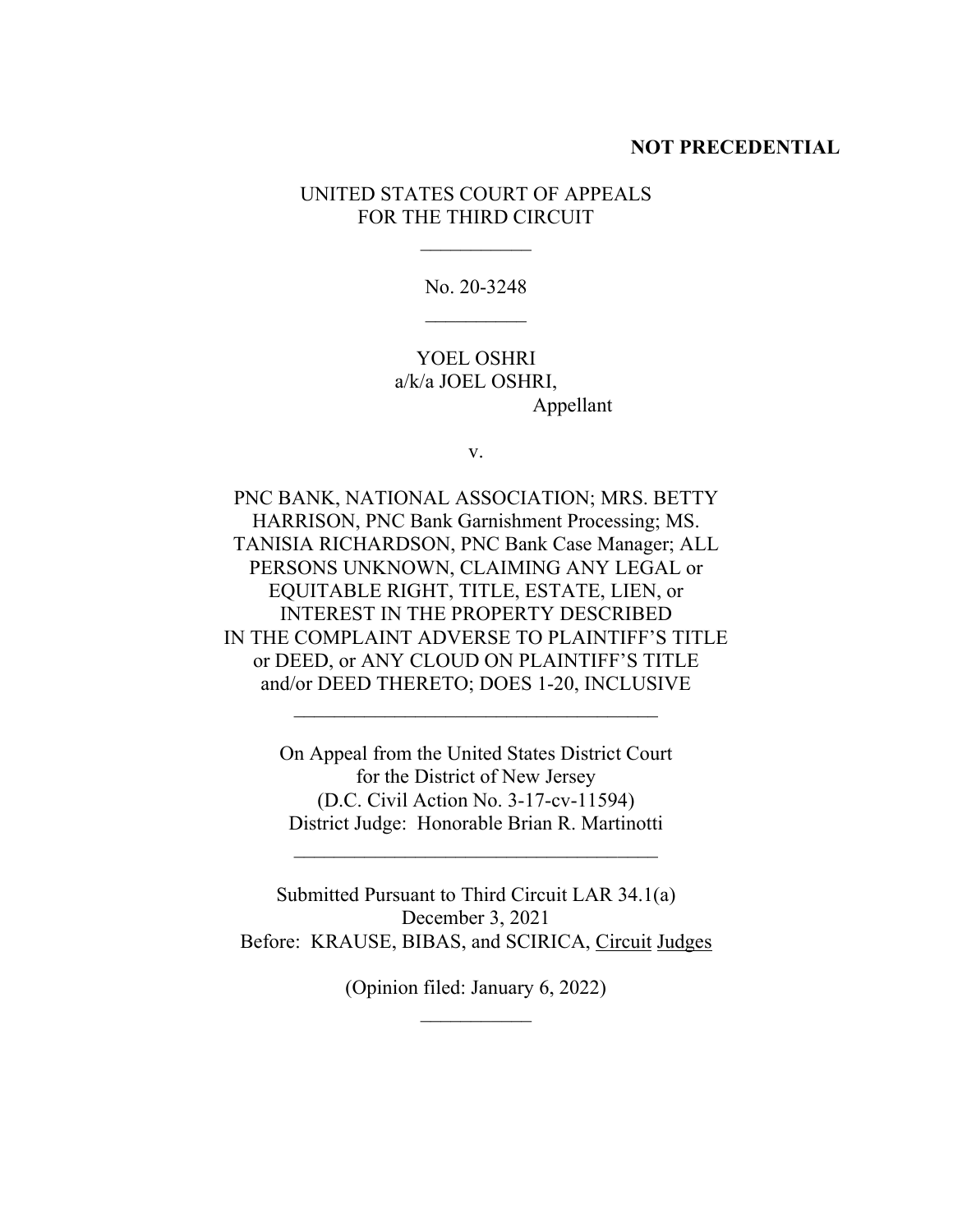## OPINION\*  $\overline{\phantom{a}}$

### PER CURIAM

Yoel Oshri appeals from the order of the District Court granting defendants' motion for summary judgment. We will affirm.

I.

In 2016, PNC Bank obtained a judgment of foreclosure on Oshri's residence in Lakewood, New Jersey. That judgment has been affirmed. See PNC Bank, N.A. v.

Oshri, No. A-5121-15T4, 2018 WL 4997212 (N.J. Super. Ct. App. Div. Oct. 16, 2018).

After PNC Bank obtained its judgment, Oshri filed this federal suit against the bank and two of its employees. He asserted six claims relating to the foreclosure. On defendants' motion, the District Court dismissed Oshri's first and fourth claims under Fed. R. Civ. P.  $12(b)(1)$  and the **Rooker-Feldman** doctrine. (ECF Nos.  $19-20$ .)<sup>1</sup> Defendants later filed a motion for summary judgment on Oshri's remaining claims, and the District Court granted it.  $(ECF$  Nos.  $56-57.)^2$  During this litigation, the court also

<sup>\*</sup> This disposition is not an opinion of the full Court and pursuant to I.O.P. 5.7 does not constitute binding precedent.

<sup>&</sup>lt;sup>1</sup> See Rooker v. Fid. Tr. Co., 263 U.S. 413 (1923); D.C. Ct. of App. v. Feldman, 460 U.S. 462 (1983). These claims were Oshri's claims that PNC Bank (1) wrongfully caused his mortgage default by seizing money in his PNC Bank account pursuant to a third-party's writ of execution instead of applying that money toward his mortgage payments, and (2) wrongfully brought its foreclosure proceeding, which Oshri claimed was invalid for the same reason.

<sup>&</sup>lt;sup>2</sup> Oshri's four remaining claims and the court's rulings were as follows. First, Oshri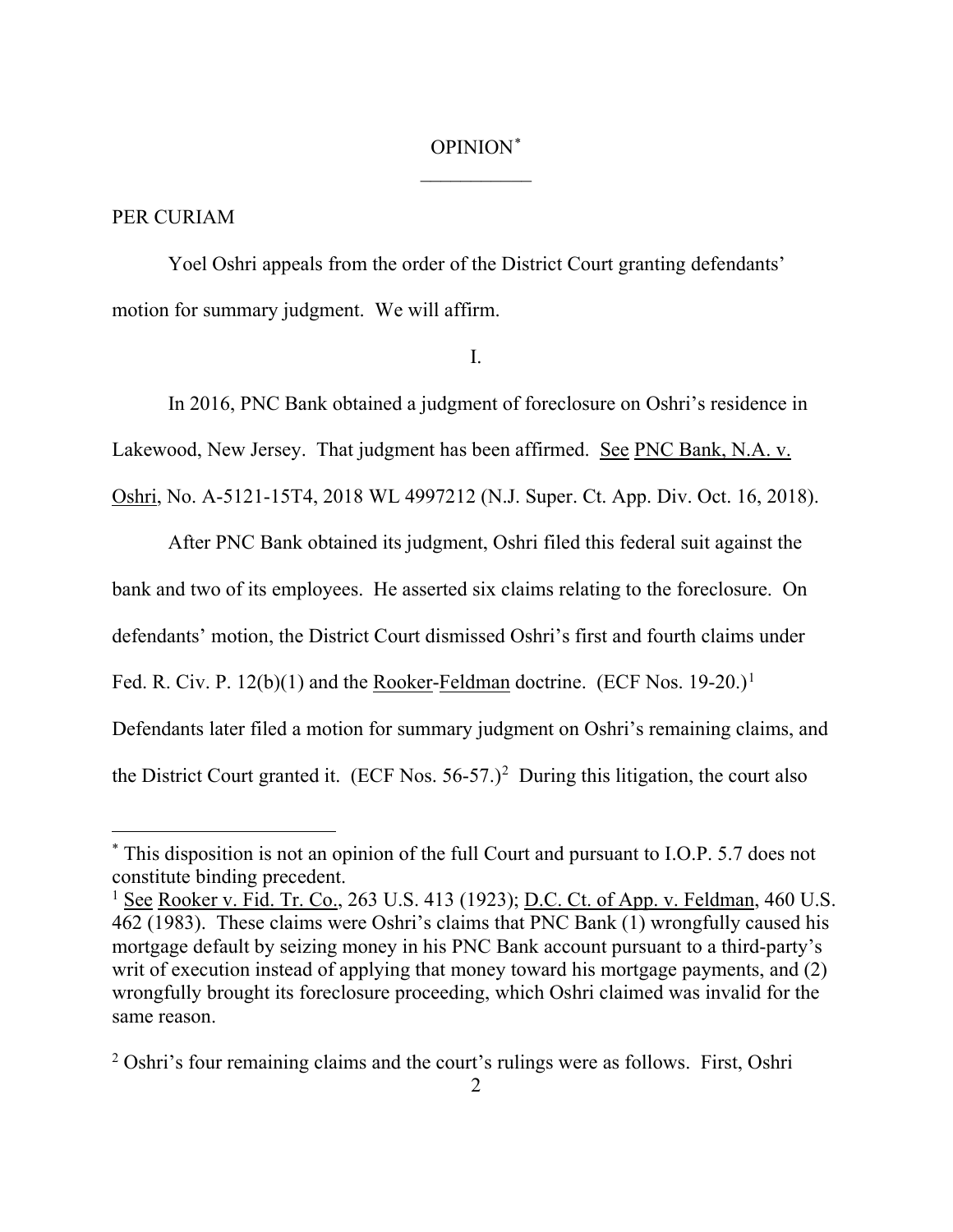denied Oshri's motions to stay a sheriff's sale of his residence, to set aside the sale after it

was complete,<sup>3</sup> and to amend his complaint.<sup>4</sup> Oshri appeals.<sup>5</sup>

II.

claimed that one of PNC Bank's employees fraudulently induced him to make a payment on the ground that it would end foreclosure proceedings. The court held that Oshri produced no evidence on the elements of fraud. Second, Oshri claimed that defendants violated the Fair Debt Collection Practices Act by attempting to collect a non-existent debt. The court held both that this claim was untimely and that PNC Bank is not a "debt collector" under the Act. Third, Oshri claimed that PNC Bank illegally "tampered" with state court records by causing the dismissal of his Answer, Affirmative Defenses and Third-Party Complaint in the foreclosure action. The court held that Oshri alleged only a violation of criminal law that did not confer a private cause of action. Fourth, Oshri claimed that PNC Bank's conduct in litigating the foreclosure action deprived him of due process. The court held that this claim was barred by res judicata because Oshri unsuccessfully litigated it in the foreclosure action.

 $3$  The District Court held that Oshri's motions relating to the sheriff's sale were barred by the Rooker-Feldman doctrine and that Oshri's second motion also was barred by New Jersey's entire controversy doctrine. (ECF Nos. 4, 40-41.) We note that, after the District Court entered its final order in this case, the New Jersey Appellate Division affirmed the writ of possession obtained by the buyer at the sheriff's sale and rejected Oshri's arguments that the sale was invalid. See Gelb v. Oshri, No. A-3435-18T1, 2020 WL 3097692 (N.J. Super. Ct. App. Div. June 11, 2020).

<sup>4</sup> In his motion to amend, Oshri essentially sought to reassert claims that the District Court already had dismissed. A Magistrate Judge denied his motion for the reasons stated on the record at a status conference. (ECF No. 48.) (Oshri has not obtained a transcript of that conference, but defendants represent that the Magistrate Judge denied leave to amend as futile.) Oshri appealed that ruling to the District Court, but the court denied his appeal because it was untimely. (ECF No. 53.)

<sup>5</sup> We have jurisdiction under 28 U.S.C. § 1291. We review de novo orders of dismissal under Rule 12(b)(1), see Semper v. Gomez, 747 F.3d 229, 235 n.2 (3d Cir. 2014), and orders granting summary judgment, see Geness v. Cox, 902 F.3d 344, 354 (3d Cir. 2018). We may affirm on any ground supported by the record. See id. at 361.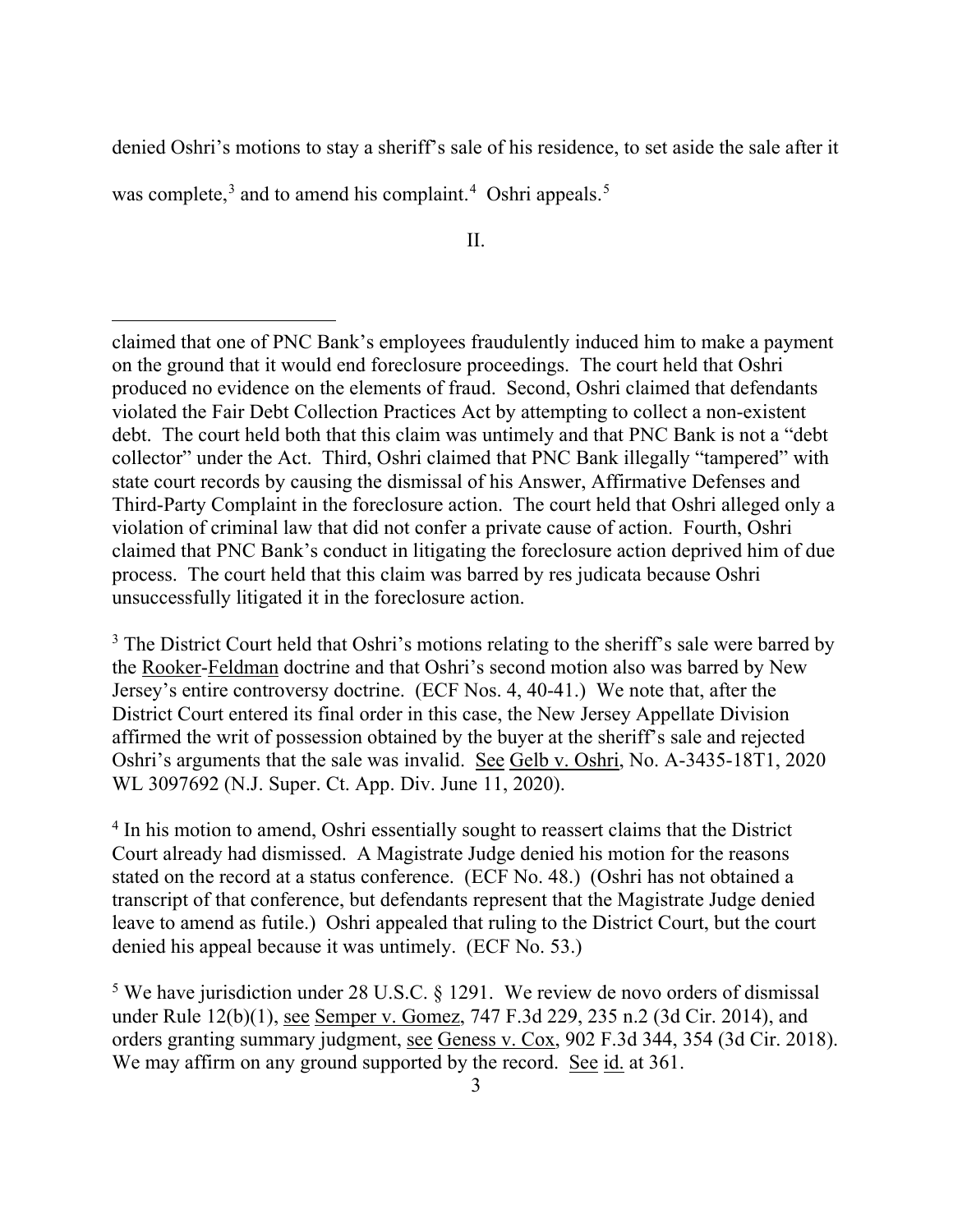Oshri asserts that he is challenging all five of the District Court's orders. Oshri, however, largely fails to acknowledge the District Court's specific rulings and has not raised any meaningful challenge to those rulings. Defendants argue that Oshri has forfeited his challenges for this reason, and we tend to agree. Nevertheless, having carefully reviewed the record, we will affirm the District Court's disposition of Oshri's claims substantially for the reasons it explained.

We separately address only Oshri's first claim, which he identifies as the "core legal issue" and the "sole foundation for [his] entire Case in Chief." (Appellant's Br. at 1.) Oshri claims that PNC Bank caused his mortgage default by seizing money in his account pursuant to a levy resulting from a writ of execution obtained by High Point at Lakewood Condominium Association, Inc. High Point obtained that writ of execution during an action against Oshri for unpaid fees and other charges. Oshri claims that the writ of execution and resultant levy were invalid and that PNC Bank, instead of seizing money pursuant to the levy, should have applied it to his mortgage payments.

The District Court dismissed this claim for lack of subject-matter jurisdiction under the Rooker-Feldman doctrine. We need not decide whether this ruling was correct because this claim is barred by collateral estoppel, also called issue preclusion. See Hoffman v. Nordic Nats., Inc., 837 F.3d 272, 277 (3d Cir. 2016) (holding that courts can apply claim preclusion before deciding their jurisdiction).<sup>6</sup> Collateral estoppel precludes

<sup>6</sup> Defendants argue that application of the Rooker-Feldman doctrine was correct because,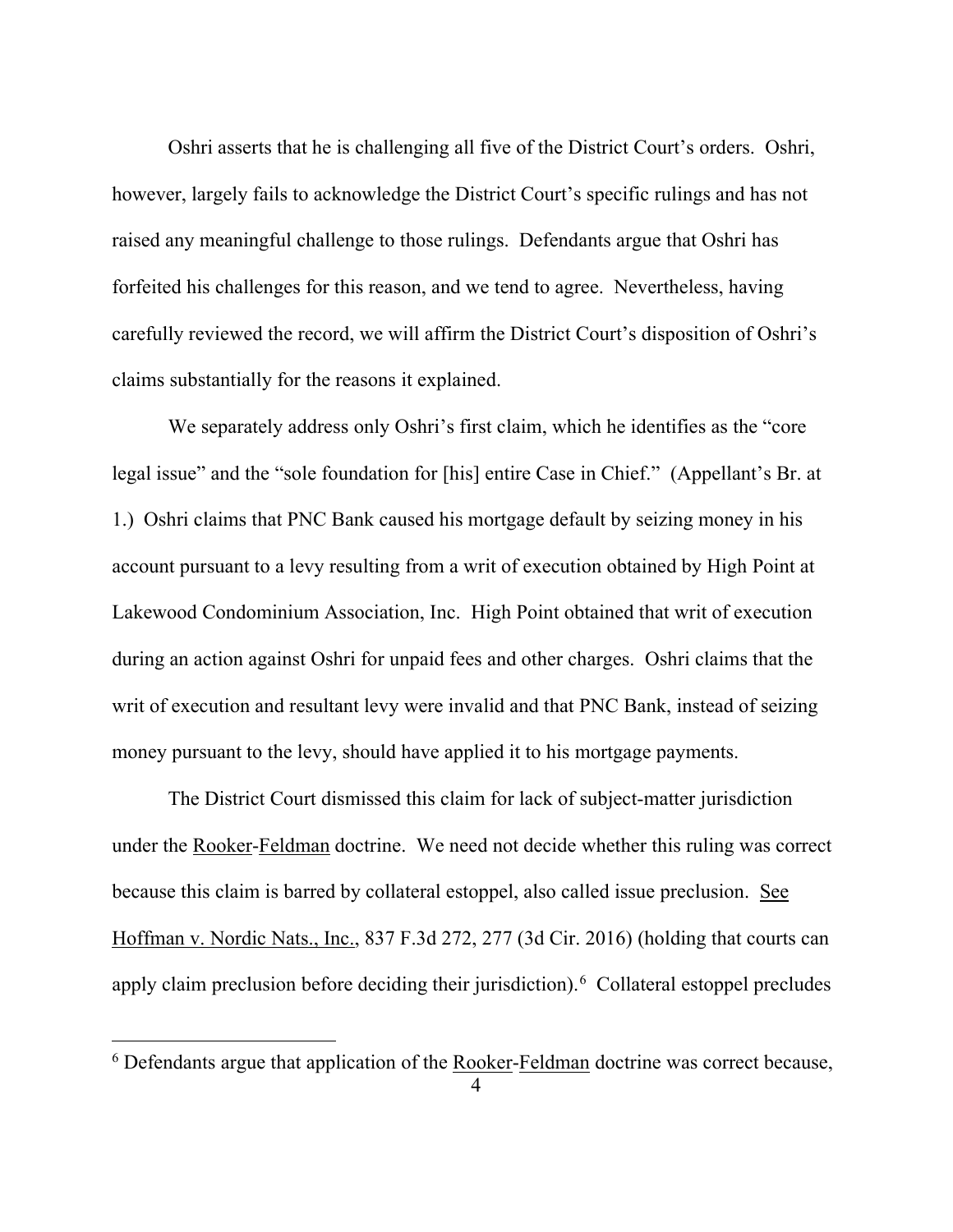relitigation of an issue already decided by a New Jersey court when: (1) the issue is identical; (2) the issue was actually litigated; (3) the previous court issued a final judgment on the merits; (4) determination of the issue was essential to the judgment; and (5) the party against whom estoppel is asserted was a party or in privity with a party to the prior proceeding. See Del. River Port Auth. v. Fraternal Order of Police, 290 F.3d 567, 573 (3d Cir. 2002).

Each of these elements is satisfied here. Oshri raised his claim of wrongful seizure as a defense in the foreclosure proceeding, and the New Jersey Appellate Division rejected it as part of its judgment on the merits. See Oshri, 2018 WL 4997212, at \*3 (rejecting Oshri's arguments on this point as "unpersuasive" because "PNC was obligated to honor" the levy, which made the funds in question "no longer the bank's or debtor's to control") (quotation marks omitted). Indeed, Oshri concedes that he raised this issue "at all times" in the foreclosure action. (Appellant's Br. at 1.) While Oshri also argues that "none of the Court[s] were willing to even consider this issue" (id.), Oshri is wrong—the Appellate Division specifically rejected Oshri's arguments on this point on the merits. That decision precludes Oshri from raising this issue again.

### III.

inter alia, Oshri's claim already has been litigated in the foreclosure action. That argument is relevant to collateral estoppel and we address it in that context.